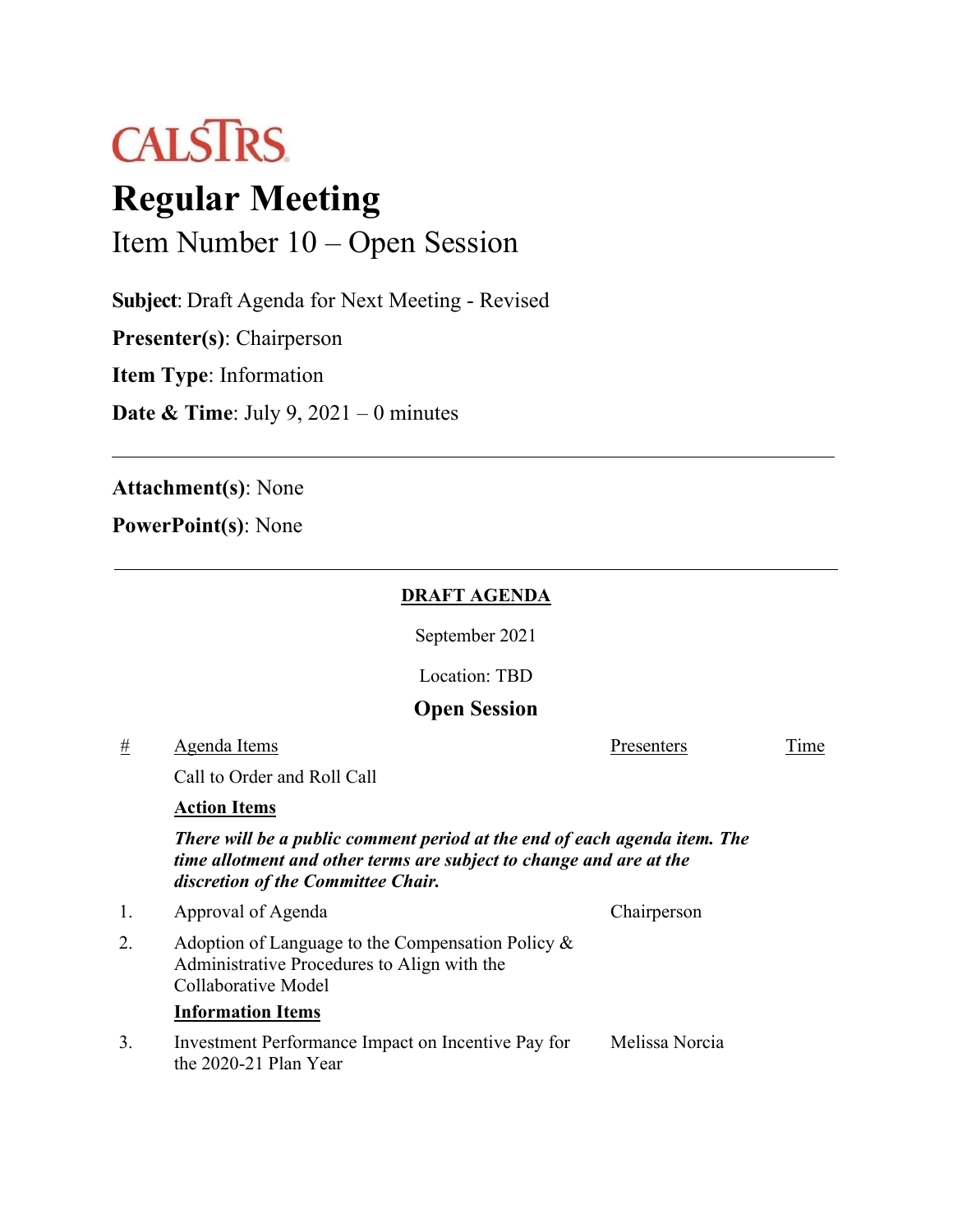# Regular Meeting – Item 10 June 9, 2021

Page 2

| #        | <b>Agenda Items</b>                                                                                                                                                                                                                                                                                                                                                                                                                              | Presenters                             | Time |
|----------|--------------------------------------------------------------------------------------------------------------------------------------------------------------------------------------------------------------------------------------------------------------------------------------------------------------------------------------------------------------------------------------------------------------------------------------------------|----------------------------------------|------|
| 4.       | Report and Recommendations for Long-Term Incentive<br>Plan                                                                                                                                                                                                                                                                                                                                                                                       | Melissa Norcia                         |      |
| 5.       | Administrative Procedure Changes Pursuant to CEO<br>Delegation                                                                                                                                                                                                                                                                                                                                                                                   |                                        |      |
| 6.       | <b>Employer Reporting to Final Benefit Project Update</b>                                                                                                                                                                                                                                                                                                                                                                                        |                                        |      |
| 7.       | Pension Solution Project                                                                                                                                                                                                                                                                                                                                                                                                                         | <b>Prashant Mittal</b>                 |      |
| 8.       | Pension Solution System Functionality                                                                                                                                                                                                                                                                                                                                                                                                            | <b>Prashant Mittal</b>                 |      |
| 9.       | Proposed 2022-23 Operating Budget Concepts                                                                                                                                                                                                                                                                                                                                                                                                       | Julie Underwood                        |      |
| 10.      | <b>Enterprise Risk Management Report</b>                                                                                                                                                                                                                                                                                                                                                                                                         | Julie Underwood/<br>Phillip Burkholder |      |
| 11.      | State and Federal Legislation                                                                                                                                                                                                                                                                                                                                                                                                                    | Joycelyn Martinez-<br>Wade             |      |
| 12.      | <b>Fiduciary Training</b>                                                                                                                                                                                                                                                                                                                                                                                                                        | <b>TBD</b>                             |      |
| 13.      | <b>Chief Executive Officer Report</b>                                                                                                                                                                                                                                                                                                                                                                                                            | Cassandra Lichnock                     |      |
| 14.      | <b>Consent Agenda - Action</b><br>* Committee Reports<br>a.<br>1) Investment Committee<br>2) Appeals Committee<br>3) Audits and Risk Management Committee<br>4) Benefits and Services Committee<br>5) Board Governance Committee<br>6) Compensation Committee<br>b. Approval of Minutes of the July 9, 2021,<br>Regular Meeting – Open Session<br>c. Board Member Education<br>d. Contracts Requiring Board Approval<br><b>Information Items</b> | Chairperson                            |      |
| $15. *$  | Items Referred by Committee for Board Decision                                                                                                                                                                                                                                                                                                                                                                                                   | Chairperson                            |      |
| $16. *$  | New Business / Review of Information Requests                                                                                                                                                                                                                                                                                                                                                                                                    | Chairperson                            |      |
| 17.      | Draft Agenda for Next Meeting                                                                                                                                                                                                                                                                                                                                                                                                                    | Chairperson                            |      |
| $18. *$  | Opportunity for Statements from the Public                                                                                                                                                                                                                                                                                                                                                                                                       | Chairperson                            |      |
|          | <b>Closed Session</b>                                                                                                                                                                                                                                                                                                                                                                                                                            |                                        |      |
| <u>#</u> | <b>Agenda Items</b>                                                                                                                                                                                                                                                                                                                                                                                                                              | <b>Presenters</b>                      | Time |
|          | <u> Consent Agenda – Action</u>                                                                                                                                                                                                                                                                                                                                                                                                                  |                                        |      |
|          |                                                                                                                                                                                                                                                                                                                                                                                                                                                  |                                        |      |